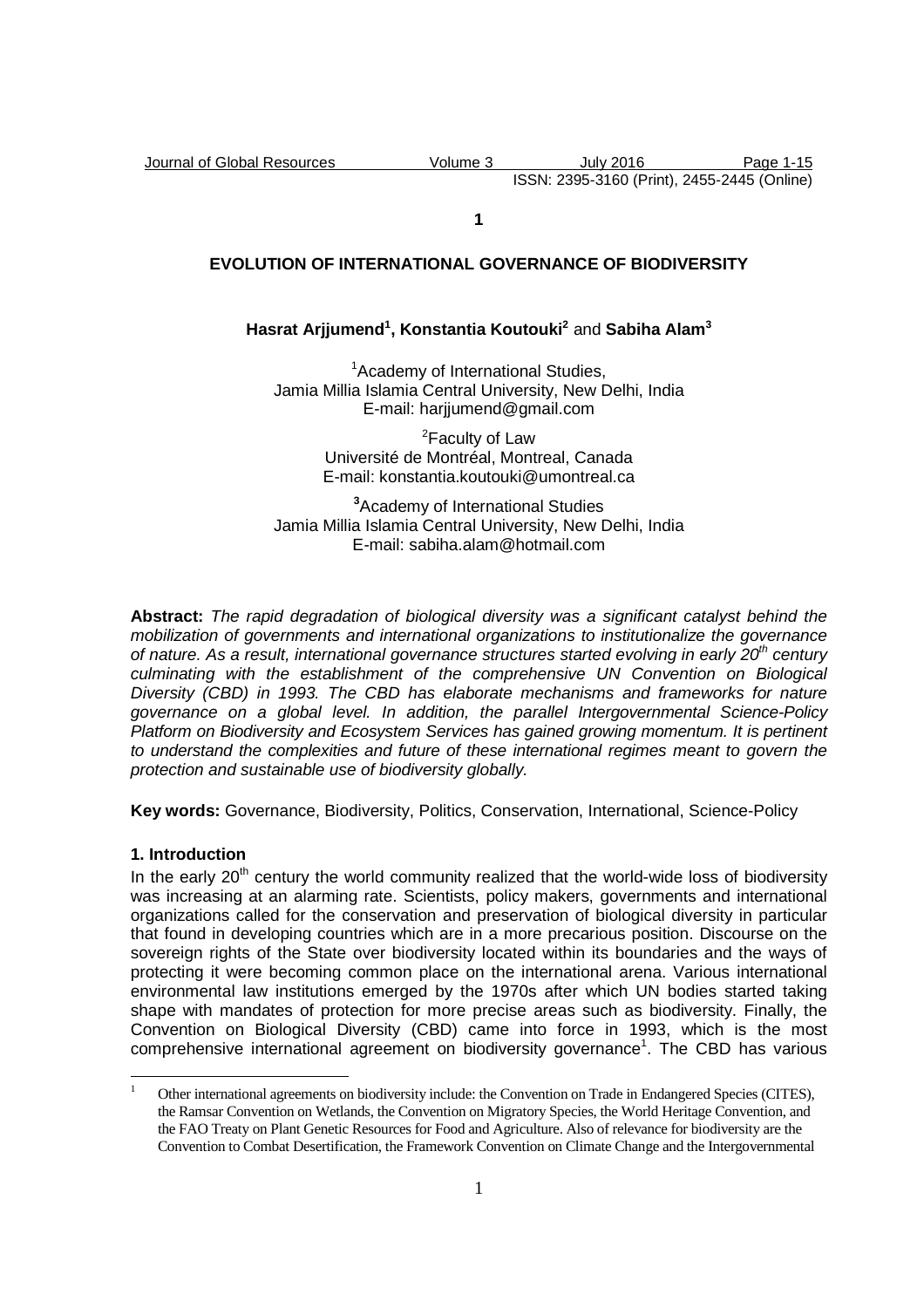organs, mechanisms and programmes that collectively deliver governance functions along with providing assistance to member governments. Recently, the Intergovernmental Science-Policy Platform on Biodiversity and Ecosystem Services (IPBES) has emerged as an alternative or complementary structure of international governance of biodiversity. However, there is an array of questions surrounding IPBES such as, whether science and politics would support each other in this new global structure and whether the CBD would continue to function in the same manner as originally conceived. This article explores the trajectory of the evolution of international governance of biodiversity and discusses the challenges to governance in the new paradigm of science-policy interface.

#### **2. Why International Governance of Biodiversity?**

It is well known that the 20th century witnessed an alarming increase in the destruction of biodiversity. Evaluations vary concerning the quantity of endangered and extinct species. Some estimates go as high as 200 species disappearing every day (WWF, 2016; Vidal, 2011). According to the scientific community, the proportion of species loss is higher than ever before in the history of mankind. It is estimated that around 12.5% of known plant species alone are endangered (Shah, 2014), due to the direct destruction of plants and their habitat. There is also a growing concern about the introduction by humans of invasive species into specific habitats followed by the modification of the trophic chain.

 According to Visseren-Hamakers (2009), the habitat and land-use changes represent the most important cause of biodiversity loss for terrestrial ecosystems, while over-exploitation of resources is the main threat to marine biodiversity. Therefore, such adverse impacts are expected to increase significantly in the future, reflecting the urgent need for an effective governance framework to curb the expected loss. The urgency for effective protection becomes more evident when, in addition to the ecosystem services, we consider the social, economic and political aspects of biodiversity. Nilsson (2011) highlighted that the evolution of international governance of biodiversity has undergone many shifts and changes. Given that today's governance architecture features a range of regimes and overlapping ways of addressing environmental challenges, it is logical to assume that biodiversity governance is an integral part of understanding global sustainability governance in general by focusing on issues such as equity, justice, participation and institutional peculiarities (Nilsson, 2011).

Based on core characteristics<sup>2</sup> of governance, Pisupati (2012) defined 'biodiversity governance' as "the manner in which stakeholders participate effectively in policy setting and decision making that is based on rule of law, is transparent, and is based on equity and accountability in order to ensure that the strategic vision of conserving biodiversity and ecosystems, using them sustainably, and sharing of the benefits are enforced at the national, regional and global levels for current and future uses."

# **3. Evolution of Biodiversity Governance**

 $\overline{a}$ 

Though the conservation of biodiversity is believed to be the phenomenon of ancient era, the degradation had been taken into cognizance in the  $19<sup>th</sup>$  century and, resultantly, the governance systems started evolving since then. Following is the trajectory of the evolution of international governance of biodiversity:

Forum on Forests. In addition, a number of agreements on indigenous people' rights and human rights address natural and biological resources.

 $\gamma$  Core Characteristics of Governance: participation in decision-making, rule of law, transparency, equity, accountability, and strategic vision.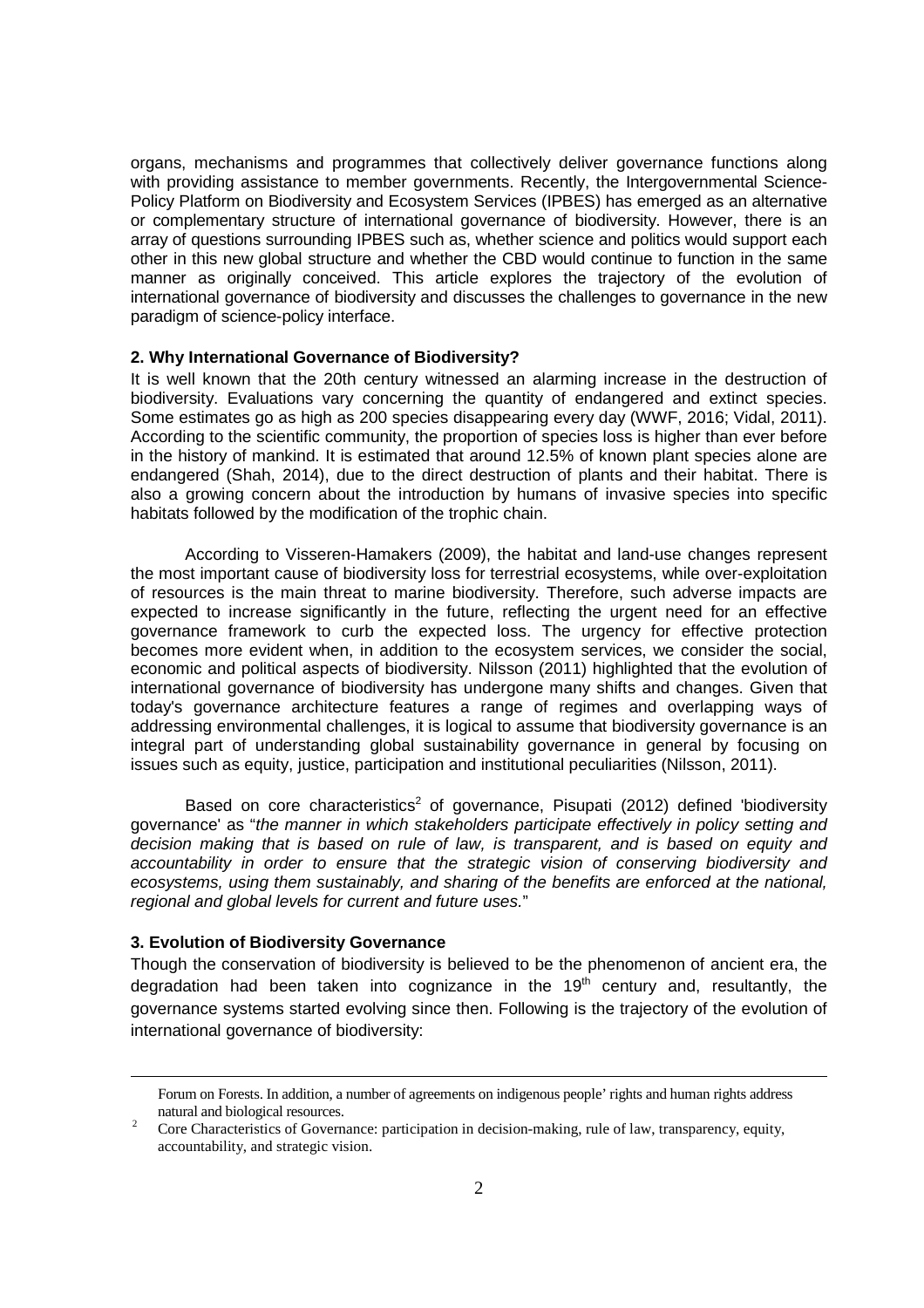### **3.1 Early Conservation Initiatives**

Efforts to curtail biodiversity loss in the  $20<sup>th</sup>$  century began early on and intensified as time went on. The North Pacific Fur Seal Convention of 1911 between the US and other countries providing for the preservation and protection of fur seals was designed to ensure the sustainable use of a shared natural resource that was being threatened by overexploitation (Young and Osherenko, 1993). During the same period, there was discussion about the protection of nature as well as the role of international agreements for the preservation of the areas and/or species that did not fall under the jurisdiction of a particular country (Conwentz, 1914). Examples include the musk ox of Greenland and the reindeer of Spitsbergen. Later, there were also the efforts to regulate trade in endangered species, such as the Convention for the Protection of African Flora and Fauna in 1933. Interestingly, the development of national parks had started even earlier. The aim of creating national parks was mainly to protect spectacular landscapes. However, in the European context, the emerging science of ecology started to enter the discourse during the inter-war period. Subsequently, national parks were also seen as spaces where scientific research could take place in relatively undisturbed ecosystems (Wråkberg, 2006; Kupper, 2009). Factually, protected areas (e.g. national parks, sanctuaries, biosphere reserves, game reserves, protected landscapes, etc.) also provide basis for conservation as well as the governance paradigms. Generally, the biodiversity frameworks in these early international efforts did not acknowledge the link between nature protection and human development (Adams, 1992). Protected areas have also been described as driven by colonial interests and are controversial to this day in developing countries (Linnér, 2003).

 It should be noted that peoples in the developing world have ancient traditions with regard to the conservation of their natural spaces and biodiversity therein. For instance, the earliest known examples in India of areas being set aside to provide species protection are from around 300 BC, during the time of Emperor Ashoka. The administration of Emperor Ashoka is known to have had a clear policy of exploiting and protecting natural resources. In subsequent years, many different rulers followed similar policies. Additionally, over 600 different tribes and non-tribal local people who live in and depend on natural resources such as wild flora and fauna for their subsistence, livelihoods, culture and religion, have also been practicing conservation in different ways. Astonishingly, between 100,000 and 150,000 sacred groves exist in India (Malhotra et al., 2007), which have been conserved and protected by local communities by applying their spiritual and religious traditions to the benefit of Nature. According to Bhattacharya (2014), ancient Indian texts like Arthasastra, Sathapatha Bhramanas, Vedas, Brhat-Samhita, Ramayana, Mahabharata, and Rajtarangini reflect the concepts of ecology and conservation in a sustainable manner. The sacred groves (Tapovana) of India were rich in biodiversity and ecological wealth, which was also mentioned in many ancient Indian documents like Abhigyan Shakuntalam written by Kalidasa. Trees like Banyan (Ficus benghalensis) and fig (Ficus religiosa) were often referred to in history (widely protected in Asia and Africa) as keystone species. Today as well there are many policies developed in many parts of the world, for forest and biodiversity conservation, that can be linked directly or indirectly to traditional knowledge developed in ancient India and further built upon today (Bhattacharya and Arjjumend, 2007).

### **3.2 Post World War-II Era**

Post World War II emerged a new world order that brought forth new way of viewing the relationship between humans and nature (Linnér, 2003). For instance, the United Nations Scientific Conference on the Conservation and Utilization of Natural Resources (UNSCUR) in 1949 had focused on food production, population growth and the use of science towards effective resource management to increase living standards (Aull et al., 1950; McGormick,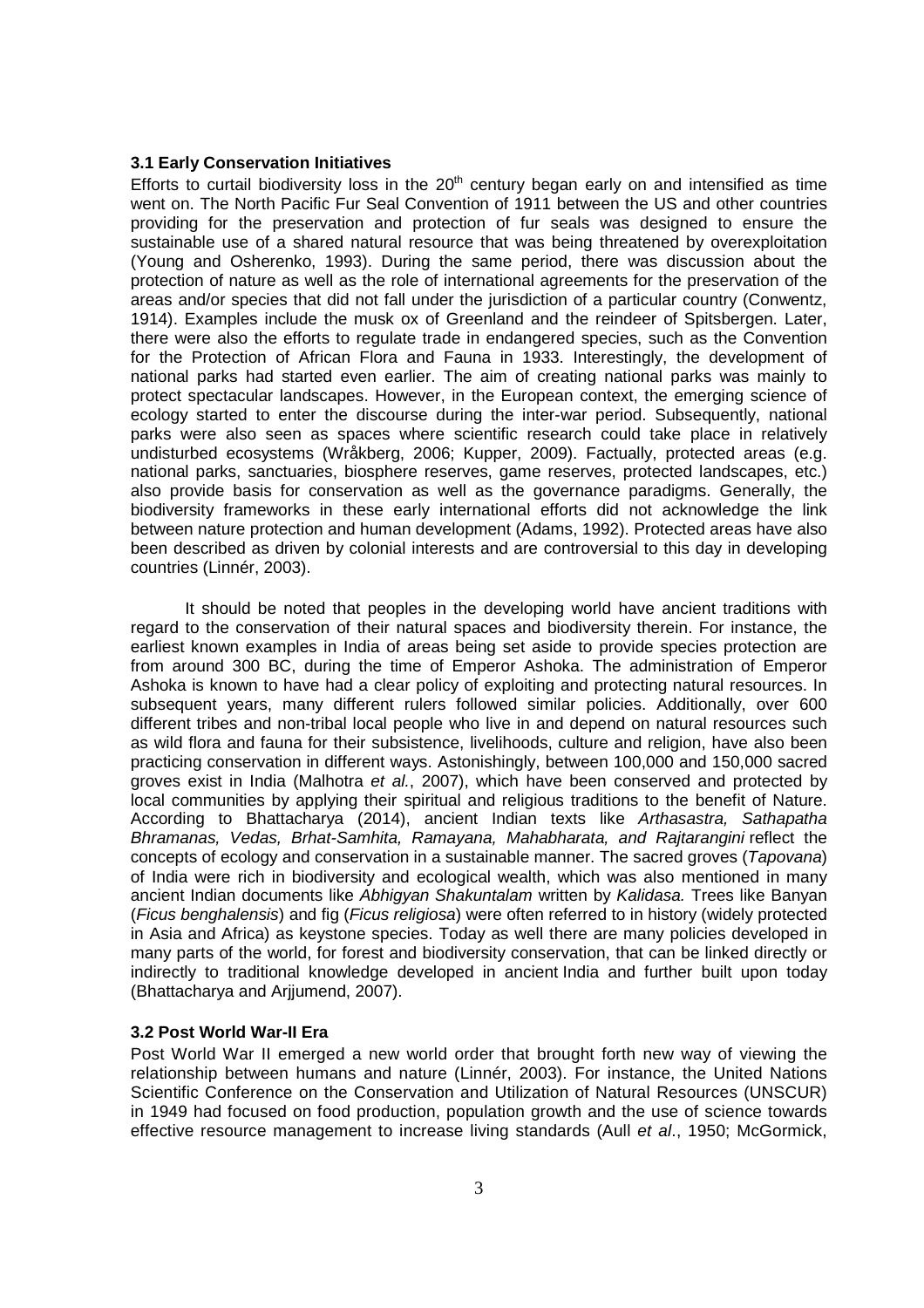1991). In fact, at this time resource utilization became a significant global concern placing science in a central position for providing guidance. As far as biodiversity is concerned, institutions dealing with its governance were established as early as 1948 (the International Union for the Protection of Nature – IUPN), which was later renamed as International Union for Conservation of Nature and Natural Resources (IUCN)and is currently known as the World Conservation Union (IUCN). During 1943 agencies such as UNESCO and FAO also supported discussions on governance issues (McGormick, 1991; Christoffersen, 1997). Parallel to the UNSCUR in 1949, the IUPN and UNESCO organized the International Technical Conference on Protection of Nature (ITCPN). At a time when the UNSCUR framed the issue of nature conservation mainly in terms of utilization of natural resources, the parallel conference (ITCPN) focused more on human ecology and education, where ecology represented a new more holistic conception of nature protection than the previous emphasis on species.

The League of Nations (forerunner of the United Nations), held international discussions on food and agriculture and at the League of Nations conference of 1943, focus was put on raising living standards and making agriculture more efficient, which later led to the creation of Food and Agriculture Organization of the United Nations (FAO). Its goal was to recommend national and international action towards the "conservation of natural resources". The FAO also aimed to provide a platform where scientific expertise could contribute to policy decisions (Mayne, 1947).

Between 1945 and 1950, the focus began shifting from terrestrial biodiversity conservation to the sustainable use of marine environments. After World War II, several nation states started to extend their jurisdictional claims on waters beyond the three-mile limit from their coast by using customary international law (Nilsson, 2011). The UN International Law Commission (UNILC) began working in this new domain in 1949 and prepared four draft conventions, which were adopted at the first UN Conference on the Law of the Sea in 1958. The one that most directly relates to biodiversity governance was the Convention on Fishing and Conservation of the Living Resources of the High Seas. It is an example of early international law regulating the use of the global commons. Later the discussions resulted in the legal recognition of exclusive economic zones that replaced open access governance systems by those controlled by national rights and responsibilities (Hoel, Sydnes and Ebbin, 2005).

#### **3.3 Ecosystem Science in the Centre of Governance**

As mentioned above, ecology played a respectively key role in conservation politics with regards to national parks; but its role took on more and more importance in the 1960s. As this science was itself in the process of evolution from an earlier focus on species and populations to taking a more ecosystemic approach, the International Biological Programme (IBP) emerged as a special programme focusing on ecosystem science between 1968 and 1974. It was influenced by the conservation politics of the 1960s that put the science of ecology and national parks on centre stage. Subsequently, the Man and Biosphere (MAB) Programme was established in 1971 under UNESCO that brought the resource-sciencepeople link to the forefront. Kwa (1987) describes in the history of International Biological Programme (IBP) how the science of ecosystem/ecology evolved to include systemsscience-inspired studies of large biomes. In a 10-year review of the MAB programme, Di Castri et al. (1981) highlight a growing skepticism towards global solutions and global models.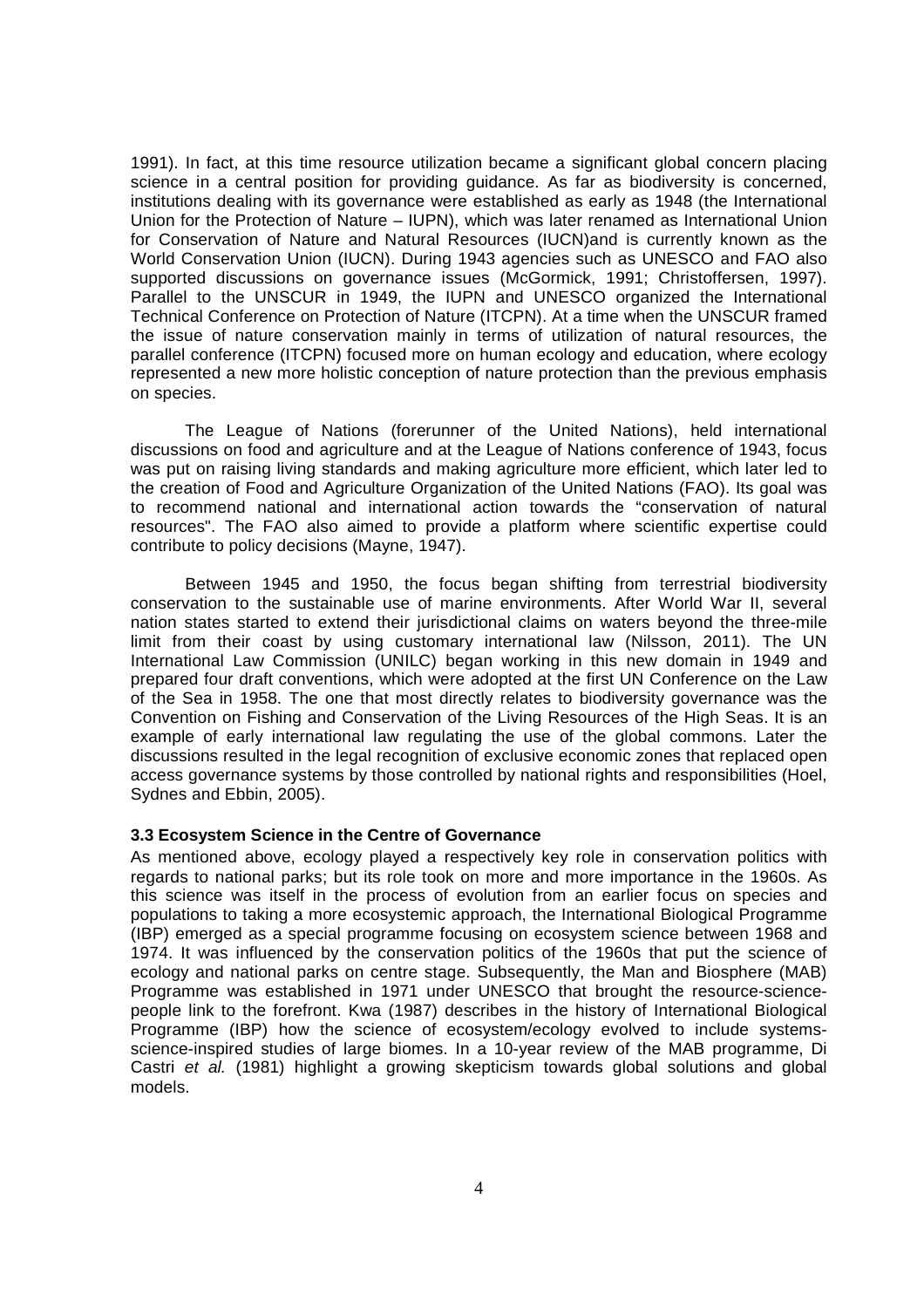### **3.4 Environment and Development Approach**

When the biological sciences were urging immediate attention for emerging environmental challenges, environment politics were becoming increasingly international. The UN Conference on the Human Environment in1972, held in Stockholm, is seen as the beginning of the international environmental law movement. The Conference focused on the environment, but in the context of the recent decolonization movement in various parts of the world, international power politics and the growing tensions between the global North and global South, the economic, social and political inequalities were very much present (Campbell, 1973; Selin and Linnér, 2005). Thus the spotlight began to shift from the developed countries to developing countries resulting in the expression of the concerns of developing countries to an extent not previously seen in environmental politics (Rambach, 1972). Furthermore the Stockholm Summit highlighted the link between development and the environment, which was seen as a milestone in seeking political support for environmental governance.

Building on the Stockholm Summit, the World Conservation Strategy (WCS) in the 1980s featured several concepts that led to new ways of thinking about biodiversity (Nilsson, 2011). According to Robinson (1993), this was highly successful as its format was used by over 50 countries to implement their national conservation strategies. The WCS identified various issues that were linked to conservation and biodiversity governance, ranging from the need for legal regimes and frameworks to management strategies for biodiversity. In 1976, the IUCN created a programme called Conservation for Development that was intended to link IUCN's scientific expertise in conservation with the work of development agencies (Louafi, 2007). At the same time, the WCS introduced the concept of sustainable development and became an important inspiration for the World Commission on Environment and Development (WCED), also known as the Brundtland Commission (Christoffersen, 1997; Selin and Linnér, 2005). The report of Brundtland Commission, entitled 'Our Common Future', has been an important document which details structures of biodiversity governance proposed by the Commission. In the 1970s, the IUCN established its Environmental Law Centre. Among its top priorities was to review environmental law texts and to draft new international treaties. Several biodiversity-relevant conventions can be attributed to these efforts, including CITES (Convention on International Trade in Endangered Species), RAMSAR (Convention of Wetlands of International Importance) and the CBD (Convention on Biological Diversity) (Christoffersen, 1997).

#### **3.5 Towards Convention on Biological Diversity**

In the mid 1980s, several potential arenas with their own priorities and structures emerged as contenders to take the lead in international governance of biodiversity. None however proved to be satisfactory for the decision makers at the time. The FAO was perceived by many OECD countries as too politicized; UNESCO was not acceptable to developing countries because of its limited focus on biodiversity reserves; and the IUCN was not seen as credible to governments since it was not an intergovernmental body. Finally, the UNEP provided an arena that was acceptable to most and hence took the lead in this area (McGraw, 2002). The road to the Convention on Biological Diversity (CBD) however was not easy. It started with the "biobattles" of the FAO high in the minds of developing countries (McGraw, 2002). Essentially, seed production was now big business with implications for biodiversity and biotechnology safety emerged as a major new political context. Furthermore, the International Undertaking on Plant Genetic Resources (IU) (later renamed as UPOV – International Union for the Protection of New Varieties of Plants) recognized the legitimate rights of plant breeders and, given its rules for implementation, left the genetic resources of developing countries without protection. According to Svensson (1993), the developing countries were firmly resolved to address this state of affairs.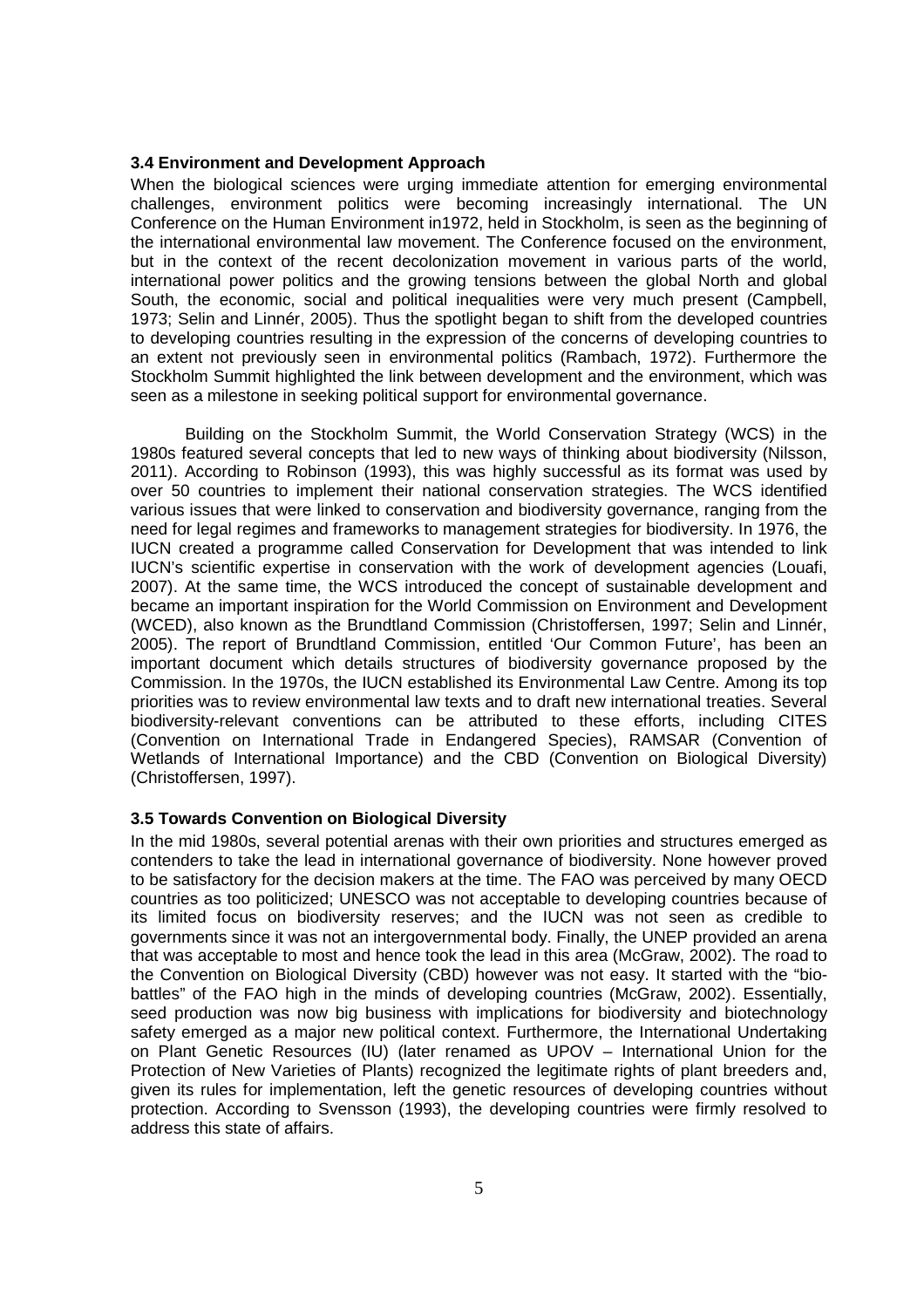The negotiations for the CBD resulted in an interesting shift in the way States viewed biological resources. In a so-called compromise between the Global North and the Global South, biodiversity and genetic resources were no longer to be thought of as a global common. Instead, the States were given exclusive sovereignty over genetic resources and biodiversity. This was a significant turning point in the biodiversity governance discourse in which developing countries felt marginalized in the climate negotiations and hence were determined to secure their interests in the CBD. This was possible since here they had a good bargaining position due to the fact that most of the genetic resources contemplated were found within their national territories. Many developing countries had apprehensions that the CBD would, like other UN bodies, also force them to take action based on assessments dominated by scientists from the Global North, making it difficult for developing countries to oppose (Svensson, 1993). In this manner, the industrialized countries had to agree to clauses about benefit-sharing, technology transfer and funding. The developing countries, on the other hand, had to accept responsibility for conserving and using their resources sustainably as well as not refusing access to the genetic resources if certain criteria were met (Koester, 1997; McGraw, 2002). Within the CBD a Subsidiary Body on Scientific and Technological Advice (SBSTA) was created, which introduced a new paradigm in biodiversity governance focusing on the responsibility of each economic sector rather than on reserves. A glimpse of the history of CBD evolution has been illustrated in Table.1 below.

| Meeting<br>First session of Ad Hoc Working Group of Experts on<br>16 - 18 November 1988<br>Geneva, Switzerland<br><b>Biological Diversity</b><br>Second Session of the Ad Hoc Working Group of Experts on<br>19 - 23 February 1990<br><b>Biological Diversity</b><br>Third Session of the Ad Hoc Working Group of Experts on<br>9 - 13 July 1990<br><b>Biological Diversity</b><br>14 - 17 November 1990<br>Sub-Working Group on Biotechnology<br>Nairobi, Kenya<br>19 - 23 November 1990<br>First Session of the Ad Hoc Working Group of Legal and<br><b>Technical Experts on Biological Diversity</b><br>Nairobi, Kenya<br>25 February - 6 March 1991<br>Ad Hoc Working Group of Legal and Technical Experts on<br>Nairobi, Kenya<br><b>Biological Diversity</b><br>24 June - 3 July 1991<br>Ad Hoc Working Group of Legal and Technical Experts on<br>Madrid, Spain<br><b>Biological Diversity</b><br>Third Negotiating Session / First Meeting of the<br>24 June - 3 July 1991<br>Intergovernmental Negotiating Committee for a Convention<br>Madrid, Spain<br>on Biological Diversity<br>Fourth Negotiating Session / Second Meeting of the<br>23 September - 3 October 1991<br>Intergovernmental Negotiating Committee for a Convention<br>Nairobi, Kenya<br>on Biological Diversity<br>25 November - 4 December 1991<br>Fifth Negotiating Session / Third Meeting of the<br>Intergovernmental Negotiating Committee for a Convention<br>Geneva, Switzerland<br>on Biological Diversity<br>Sixth Negotiating Session / Fourth Meeting of the<br>6 - 15 February 1992<br>Intergovernmental Negotiating Committee for a Convention<br>Nairobi, Kenya<br>on Biological Diversity<br>11 - 19 May 1992<br>Seventh Negotiating Session / Fifth Meeting of the<br>Intergovernmental Negotiating Committee for a Convention<br>Nairobi, Kenya<br>on Biological Diversity<br>Conference for the Adoption of the Convention on Biological<br>20 - 21 May 1992<br>Nairobi, Kenya<br><b>Diversity</b> |                 |                         |
|-------------------------------------------------------------------------------------------------------------------------------------------------------------------------------------------------------------------------------------------------------------------------------------------------------------------------------------------------------------------------------------------------------------------------------------------------------------------------------------------------------------------------------------------------------------------------------------------------------------------------------------------------------------------------------------------------------------------------------------------------------------------------------------------------------------------------------------------------------------------------------------------------------------------------------------------------------------------------------------------------------------------------------------------------------------------------------------------------------------------------------------------------------------------------------------------------------------------------------------------------------------------------------------------------------------------------------------------------------------------------------------------------------------------------------------------------------------------------------------------------------------------------------------------------------------------------------------------------------------------------------------------------------------------------------------------------------------------------------------------------------------------------------------------------------------------------------------------------------------------------------------------------------------------------------------------------------------------------------------------------|-----------------|-------------------------|
|                                                                                                                                                                                                                                                                                                                                                                                                                                                                                                                                                                                                                                                                                                                                                                                                                                                                                                                                                                                                                                                                                                                                                                                                                                                                                                                                                                                                                                                                                                                                                                                                                                                                                                                                                                                                                                                                                                                                                                                                 | Dates and Venue |                         |
|                                                                                                                                                                                                                                                                                                                                                                                                                                                                                                                                                                                                                                                                                                                                                                                                                                                                                                                                                                                                                                                                                                                                                                                                                                                                                                                                                                                                                                                                                                                                                                                                                                                                                                                                                                                                                                                                                                                                                                                                 |                 |                         |
|                                                                                                                                                                                                                                                                                                                                                                                                                                                                                                                                                                                                                                                                                                                                                                                                                                                                                                                                                                                                                                                                                                                                                                                                                                                                                                                                                                                                                                                                                                                                                                                                                                                                                                                                                                                                                                                                                                                                                                                                 |                 |                         |
|                                                                                                                                                                                                                                                                                                                                                                                                                                                                                                                                                                                                                                                                                                                                                                                                                                                                                                                                                                                                                                                                                                                                                                                                                                                                                                                                                                                                                                                                                                                                                                                                                                                                                                                                                                                                                                                                                                                                                                                                 |                 |                         |
|                                                                                                                                                                                                                                                                                                                                                                                                                                                                                                                                                                                                                                                                                                                                                                                                                                                                                                                                                                                                                                                                                                                                                                                                                                                                                                                                                                                                                                                                                                                                                                                                                                                                                                                                                                                                                                                                                                                                                                                                 |                 |                         |
|                                                                                                                                                                                                                                                                                                                                                                                                                                                                                                                                                                                                                                                                                                                                                                                                                                                                                                                                                                                                                                                                                                                                                                                                                                                                                                                                                                                                                                                                                                                                                                                                                                                                                                                                                                                                                                                                                                                                                                                                 |                 |                         |
|                                                                                                                                                                                                                                                                                                                                                                                                                                                                                                                                                                                                                                                                                                                                                                                                                                                                                                                                                                                                                                                                                                                                                                                                                                                                                                                                                                                                                                                                                                                                                                                                                                                                                                                                                                                                                                                                                                                                                                                                 |                 |                         |
|                                                                                                                                                                                                                                                                                                                                                                                                                                                                                                                                                                                                                                                                                                                                                                                                                                                                                                                                                                                                                                                                                                                                                                                                                                                                                                                                                                                                                                                                                                                                                                                                                                                                                                                                                                                                                                                                                                                                                                                                 |                 |                         |
|                                                                                                                                                                                                                                                                                                                                                                                                                                                                                                                                                                                                                                                                                                                                                                                                                                                                                                                                                                                                                                                                                                                                                                                                                                                                                                                                                                                                                                                                                                                                                                                                                                                                                                                                                                                                                                                                                                                                                                                                 |                 |                         |
|                                                                                                                                                                                                                                                                                                                                                                                                                                                                                                                                                                                                                                                                                                                                                                                                                                                                                                                                                                                                                                                                                                                                                                                                                                                                                                                                                                                                                                                                                                                                                                                                                                                                                                                                                                                                                                                                                                                                                                                                 |                 |                         |
|                                                                                                                                                                                                                                                                                                                                                                                                                                                                                                                                                                                                                                                                                                                                                                                                                                                                                                                                                                                                                                                                                                                                                                                                                                                                                                                                                                                                                                                                                                                                                                                                                                                                                                                                                                                                                                                                                                                                                                                                 |                 |                         |
|                                                                                                                                                                                                                                                                                                                                                                                                                                                                                                                                                                                                                                                                                                                                                                                                                                                                                                                                                                                                                                                                                                                                                                                                                                                                                                                                                                                                                                                                                                                                                                                                                                                                                                                                                                                                                                                                                                                                                                                                 |                 |                         |
|                                                                                                                                                                                                                                                                                                                                                                                                                                                                                                                                                                                                                                                                                                                                                                                                                                                                                                                                                                                                                                                                                                                                                                                                                                                                                                                                                                                                                                                                                                                                                                                                                                                                                                                                                                                                                                                                                                                                                                                                 |                 |                         |
|                                                                                                                                                                                                                                                                                                                                                                                                                                                                                                                                                                                                                                                                                                                                                                                                                                                                                                                                                                                                                                                                                                                                                                                                                                                                                                                                                                                                                                                                                                                                                                                                                                                                                                                                                                                                                                                                                                                                                                                                 |                 |                         |
|                                                                                                                                                                                                                                                                                                                                                                                                                                                                                                                                                                                                                                                                                                                                                                                                                                                                                                                                                                                                                                                                                                                                                                                                                                                                                                                                                                                                                                                                                                                                                                                                                                                                                                                                                                                                                                                                                                                                                                                                 |                 |                         |
|                                                                                                                                                                                                                                                                                                                                                                                                                                                                                                                                                                                                                                                                                                                                                                                                                                                                                                                                                                                                                                                                                                                                                                                                                                                                                                                                                                                                                                                                                                                                                                                                                                                                                                                                                                                                                                                                                                                                                                                                 |                 |                         |
|                                                                                                                                                                                                                                                                                                                                                                                                                                                                                                                                                                                                                                                                                                                                                                                                                                                                                                                                                                                                                                                                                                                                                                                                                                                                                                                                                                                                                                                                                                                                                                                                                                                                                                                                                                                                                                                                                                                                                                                                 |                 |                         |
|                                                                                                                                                                                                                                                                                                                                                                                                                                                                                                                                                                                                                                                                                                                                                                                                                                                                                                                                                                                                                                                                                                                                                                                                                                                                                                                                                                                                                                                                                                                                                                                                                                                                                                                                                                                                                                                                                                                                                                                                 |                 |                         |
|                                                                                                                                                                                                                                                                                                                                                                                                                                                                                                                                                                                                                                                                                                                                                                                                                                                                                                                                                                                                                                                                                                                                                                                                                                                                                                                                                                                                                                                                                                                                                                                                                                                                                                                                                                                                                                                                                                                                                                                                 |                 |                         |
|                                                                                                                                                                                                                                                                                                                                                                                                                                                                                                                                                                                                                                                                                                                                                                                                                                                                                                                                                                                                                                                                                                                                                                                                                                                                                                                                                                                                                                                                                                                                                                                                                                                                                                                                                                                                                                                                                                                                                                                                 |                 |                         |
|                                                                                                                                                                                                                                                                                                                                                                                                                                                                                                                                                                                                                                                                                                                                                                                                                                                                                                                                                                                                                                                                                                                                                                                                                                                                                                                                                                                                                                                                                                                                                                                                                                                                                                                                                                                                                                                                                                                                                                                                 |                 |                         |
|                                                                                                                                                                                                                                                                                                                                                                                                                                                                                                                                                                                                                                                                                                                                                                                                                                                                                                                                                                                                                                                                                                                                                                                                                                                                                                                                                                                                                                                                                                                                                                                                                                                                                                                                                                                                                                                                                                                                                                                                 |                 |                         |
|                                                                                                                                                                                                                                                                                                                                                                                                                                                                                                                                                                                                                                                                                                                                                                                                                                                                                                                                                                                                                                                                                                                                                                                                                                                                                                                                                                                                                                                                                                                                                                                                                                                                                                                                                                                                                                                                                                                                                                                                 |                 |                         |
|                                                                                                                                                                                                                                                                                                                                                                                                                                                                                                                                                                                                                                                                                                                                                                                                                                                                                                                                                                                                                                                                                                                                                                                                                                                                                                                                                                                                                                                                                                                                                                                                                                                                                                                                                                                                                                                                                                                                                                                                 |                 |                         |
|                                                                                                                                                                                                                                                                                                                                                                                                                                                                                                                                                                                                                                                                                                                                                                                                                                                                                                                                                                                                                                                                                                                                                                                                                                                                                                                                                                                                                                                                                                                                                                                                                                                                                                                                                                                                                                                                                                                                                                                                 |                 |                         |
|                                                                                                                                                                                                                                                                                                                                                                                                                                                                                                                                                                                                                                                                                                                                                                                                                                                                                                                                                                                                                                                                                                                                                                                                                                                                                                                                                                                                                                                                                                                                                                                                                                                                                                                                                                                                                                                                                                                                                                                                 |                 |                         |
|                                                                                                                                                                                                                                                                                                                                                                                                                                                                                                                                                                                                                                                                                                                                                                                                                                                                                                                                                                                                                                                                                                                                                                                                                                                                                                                                                                                                                                                                                                                                                                                                                                                                                                                                                                                                                                                                                                                                                                                                 |                 |                         |
|                                                                                                                                                                                                                                                                                                                                                                                                                                                                                                                                                                                                                                                                                                                                                                                                                                                                                                                                                                                                                                                                                                                                                                                                                                                                                                                                                                                                                                                                                                                                                                                                                                                                                                                                                                                                                                                                                                                                                                                                 |                 |                         |
|                                                                                                                                                                                                                                                                                                                                                                                                                                                                                                                                                                                                                                                                                                                                                                                                                                                                                                                                                                                                                                                                                                                                                                                                                                                                                                                                                                                                                                                                                                                                                                                                                                                                                                                                                                                                                                                                                                                                                                                                 |                 |                         |
|                                                                                                                                                                                                                                                                                                                                                                                                                                                                                                                                                                                                                                                                                                                                                                                                                                                                                                                                                                                                                                                                                                                                                                                                                                                                                                                                                                                                                                                                                                                                                                                                                                                                                                                                                                                                                                                                                                                                                                                                 |                 |                         |
|                                                                                                                                                                                                                                                                                                                                                                                                                                                                                                                                                                                                                                                                                                                                                                                                                                                                                                                                                                                                                                                                                                                                                                                                                                                                                                                                                                                                                                                                                                                                                                                                                                                                                                                                                                                                                                                                                                                                                                                                 |                 |                         |
|                                                                                                                                                                                                                                                                                                                                                                                                                                                                                                                                                                                                                                                                                                                                                                                                                                                                                                                                                                                                                                                                                                                                                                                                                                                                                                                                                                                                                                                                                                                                                                                                                                                                                                                                                                                                                                                                                                                                                                                                 |                 | $1 + 1 + 1 + 1 + 1 = 1$ |

| Table.1: Trajectory of Evolution of Convention on Biological Diversity |
|------------------------------------------------------------------------|
|------------------------------------------------------------------------|

Source & Courtesy: Secretariat of CBD (https://www.cbd.int/history)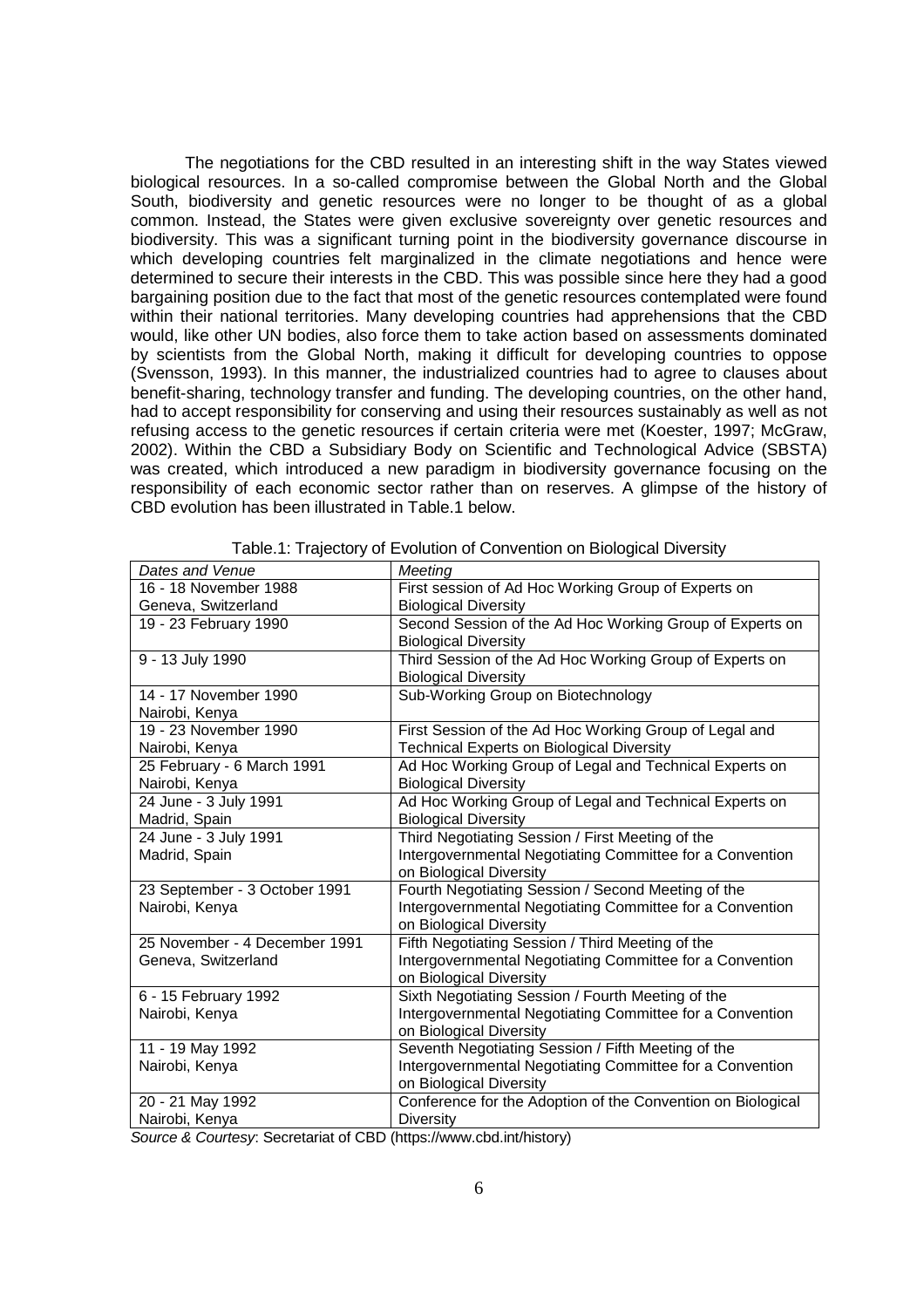### **3.5.1 Architecture of Convention on Biological Diversity**

Under the auspices of the UNEP, the Ad Hoc Working Group on Intergovernmental Negotiating Committee for a Convention on Biological Diversity culminated its work on 22 May 1992 with the Nairobi Conference for the Adoption of the Agreed Text of the Convention on Biological Diversity. The Convention was opened for signature on 5 June 1992 at the United Nations Conference on Environment and Development (the Rio "Earth Summit"). It remained open for signature until 4 June 1993, by which time it had received 168 signatures. The Convention entered into force on 29 December 1993, 90 days after the 30th ratification. As of today<sup>3</sup> there are 168 signatories and 196 Parties of the Convention. The first session of the Conference of the Parties (COP1) was held on 28 November – 9 December 1994 in the Bahamas. So far twelve Conferences of the Parties have been concluded.

 The CBD's objectives are: "to conserve biological diversity, to use biological diversity in a sustainable fashion, and to share the benefits of biological diversity fairly and equitably." The Convention is the first global agreement that addresses all aspects of biological diversity: genetic resources, species and ecosystems. It recognizes, for the first time, that the conservation of biological diversity is "a common concern for all humanity" and an integral part of the development process. To achieve its objectives, the Convention follows in the footsteps of the Rio Declaration on the Environment and Development and encourages scientific and technological cooperation between countries, access to genetic resources and the transfer of clean environmental technologies (CBD, 1993). The CBD links traditional conservation efforts to the economic goal of using biological resources sustainably. The CBD emphasizes many of the good governance principles set out above, providing valuable guidance for effective governance of biodiversity. The ecosystem approach seeks to balance different interests in society including local and global values, conservation and development (Swiderska et al., 2009). Its first two principles are particularly notable in terms of the preceding discussion on biodiversity governance: (1) that the objectives of natural resource management are a matter of societal choice; and (2) that management should be decentralized to the lowest appropriate level (Swiderska et al., 2009). It is pertinent to visually represent the organs and initiatives of the CBD to date. Various organs of the CBD are depicted in Figure.1 below.

 Leadership of the CBD rests with the Conference of Parties (COP), an ultimate authority, which reviews progress under the Convention, identifies new priorities, and sets work plans for members. The COP has established 7 thematic programmes of work: (a) Agricultural Biodiversity, (b) Dry and Sub-Humid Lands Biodiversity, (c) Islands Biodiversity, (d) Marine and Coastal Biodiversity, (e) Forest Biodiversity, (f) Mountain Biodiversity, and (g) Inland Waters Biodiversity. The CBD Secretariat, based in Montreal (Canada), operates under the United Nations Environment Programme (UNEP). Its main functions are to organize meetings, draft documents, assist member governments in the implementation of the programme of work, coordinate with other international organizations, and collect and disseminate information.

l 3 https://www.cbd.int/information/parties.shtml accessed on 2 March 2016.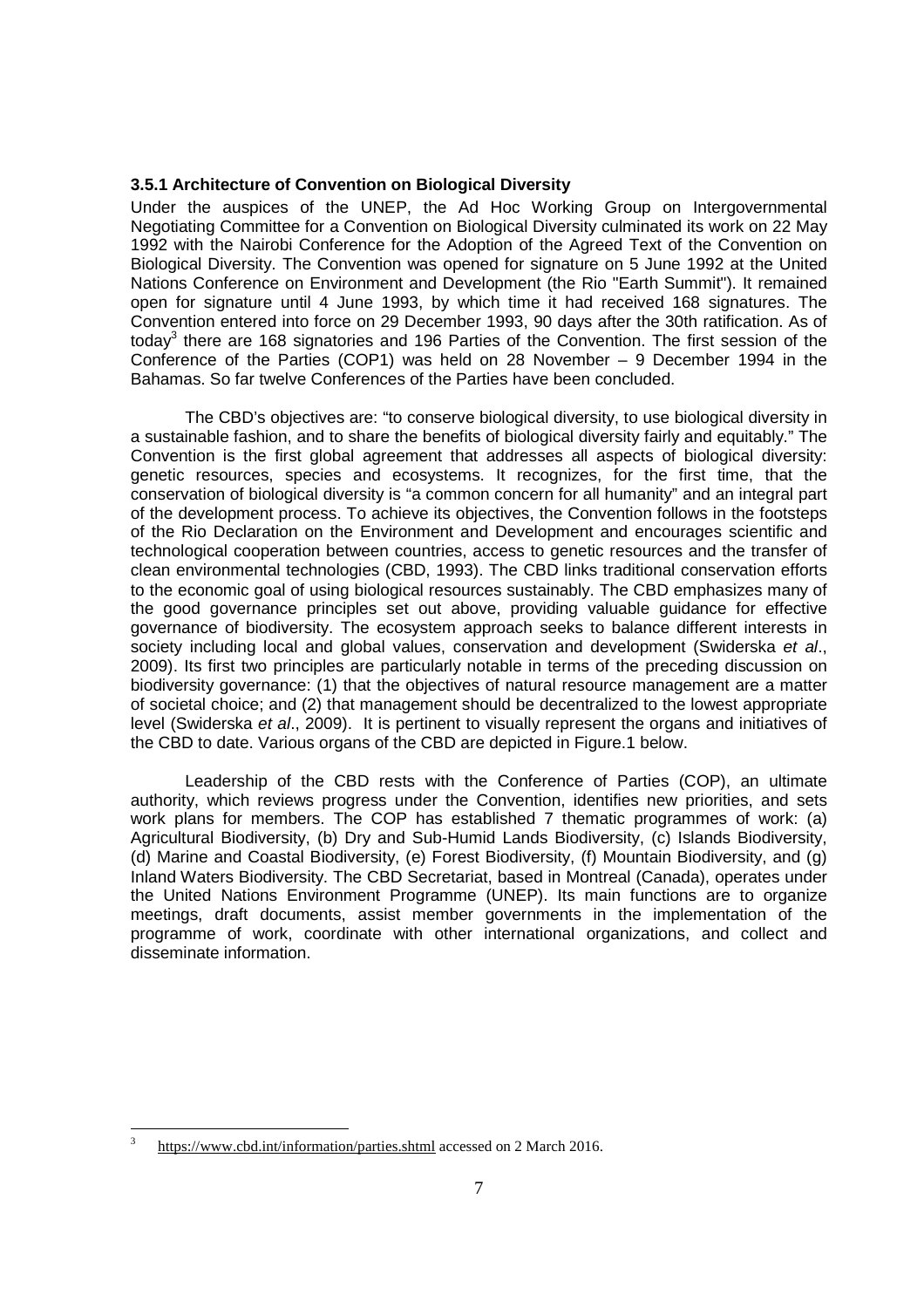

Figure.1: Illustrated Diagram of CBD Organs

# **3.5.2 Protocols of the Convention**

Cartagena Protocol: The Cartagena Protocol on Bio-safety of the Convention, also known as the Bio-safety Protocol, was adopted in January 2000 and entered into force on 11 September 2003. The Bio-safety Protocol seeks to protect biological diversity from the potential risks posed by living modified organisms (LMOs) resulting from modern biotechnology. It requires that products developed through new technologies must be based on the 'precautionary principle' while calling for a balance between public health and economic benefits. It will, for example, let countries ban imports of a genetically modified organism (GMO) if they feel there not enough scientific evidence that the product is safe and requires exporters to label shipments containing genetically modified commodities such as corn or cotton.

 Nagoya-Kuala Lumpur Supplementary Protocol on Liability and Redress for Bio-safety: The issue of elaborating rules on liability and redress for damage resulting from living modified organisms was under consideration internationally both before and after the adoption of the Bio-safety Protocol. So, the Article 27 of Protocol required the COP serving as the meeting of the Parties (COP-MOP) to the Bio-safety Protocol to adopt a process with respect to the appropriate elaboration of international rules and procedures in the field of liability and redress for damages resulting from trans-boundary movements of living modified organisms (LMOs).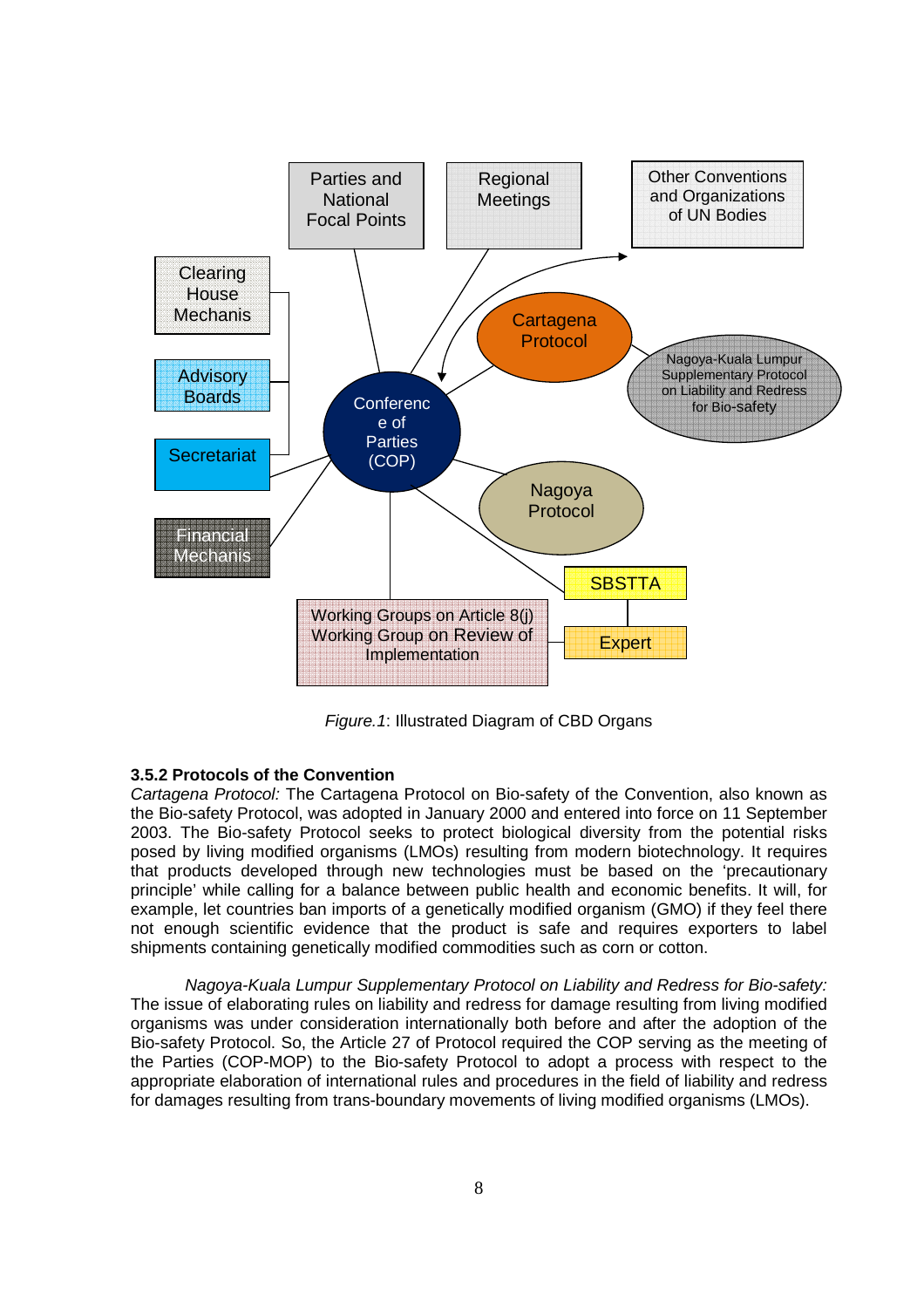Nagoya Protocol: The Nagoya Protocol on Access & Benefit Sharing (ABS) was adopted on 29 October 2010 in Nagoya, Japan and that entered into force on 12 October 2014 after 53<sup>rd</sup> instrument of ratification. Its objective is the fair and equitable sharing of benefits arising from the utilization of genetic resources, thereby contributing to the conservation and sustainable use of biodiversity. After the Nagoya Protocol came into existence, three meetings of Intergovernmental Committee for the Nagoya Protocol on Access & Benefit Sharing (INCP-1, ICNP-2 and ICNP-3) have taken place so far, as well as two general body meetings during COP 11 and COP 12.

# **3.5.3 Other Bodies of the Convention**

An elaborate functional structure of the CBD is shown in Figure.2. Some of the main bodies are described below.

 Subsidiary Body for Scientific, Technical and Technological Advice (SBSTTA): By virtue of CBD Article 25 an open-ended intergovernmental scientific advisory body known as SBSTTA was established to provide with timely scientific advice relating to the implementation of the Convention.

Working Group on Article  $8(j)$ : This Working Group was created to expand on the CBD recognition of the dependency of indigenous and local communities (ILCs) on biodiversity and their role in conserving and developing bio-resources. It was for this reason that Article 8(j) was added to the Convention. The Working Group oversees all considerations relating to the traditional knowledge of ILCs in the various programmes of work under the Convention.

 Working Group on Protected Areas: Conference of the Parties established an Ad-Hoc Open-ended Working Group on Protected Areas in February 2004 to support and review the implementation of the programme of work on biodiversity conservation in protected areas.

 There are various other instruments and mechanisms through which the CBD accomplished its role of governing biodiversity conservation worldwide. Examples include: Strategic Plan for Biodiversity 2011-2020, Aichi Biodiversity Targets Task Force, National Biodiversity Strategies and Action Plans (NBSAP), National Reports, Clearing-House Mechanism, South-South Cooperation, and Consortium of Scientific Partners. CBD also works in close coordination of biodiversity-related other Conventions.

### **4. IPBES: An Emerging New Institution of Biodiversity Governance**

From the beginning days of biodiversity governance, the scientific community made it clear that they wanted to be active participants in the multilateral discussions. Although there is still tension between political entities and the scientific community there have also been efforts to move science more to the forefront of biodiversity decision making (UNEP, 2010). In 1995, the biodiversity science community came out with the report titled "Global Biodiversity Assessment" (Heywood, 1995) but the debate about SBSTTA's role as scientific advisor and its scientific integrity continued leading to a situation where the SBSTTA has generally carried out its work without any collectively organized participation by the scientific community (Nilsson, 2011).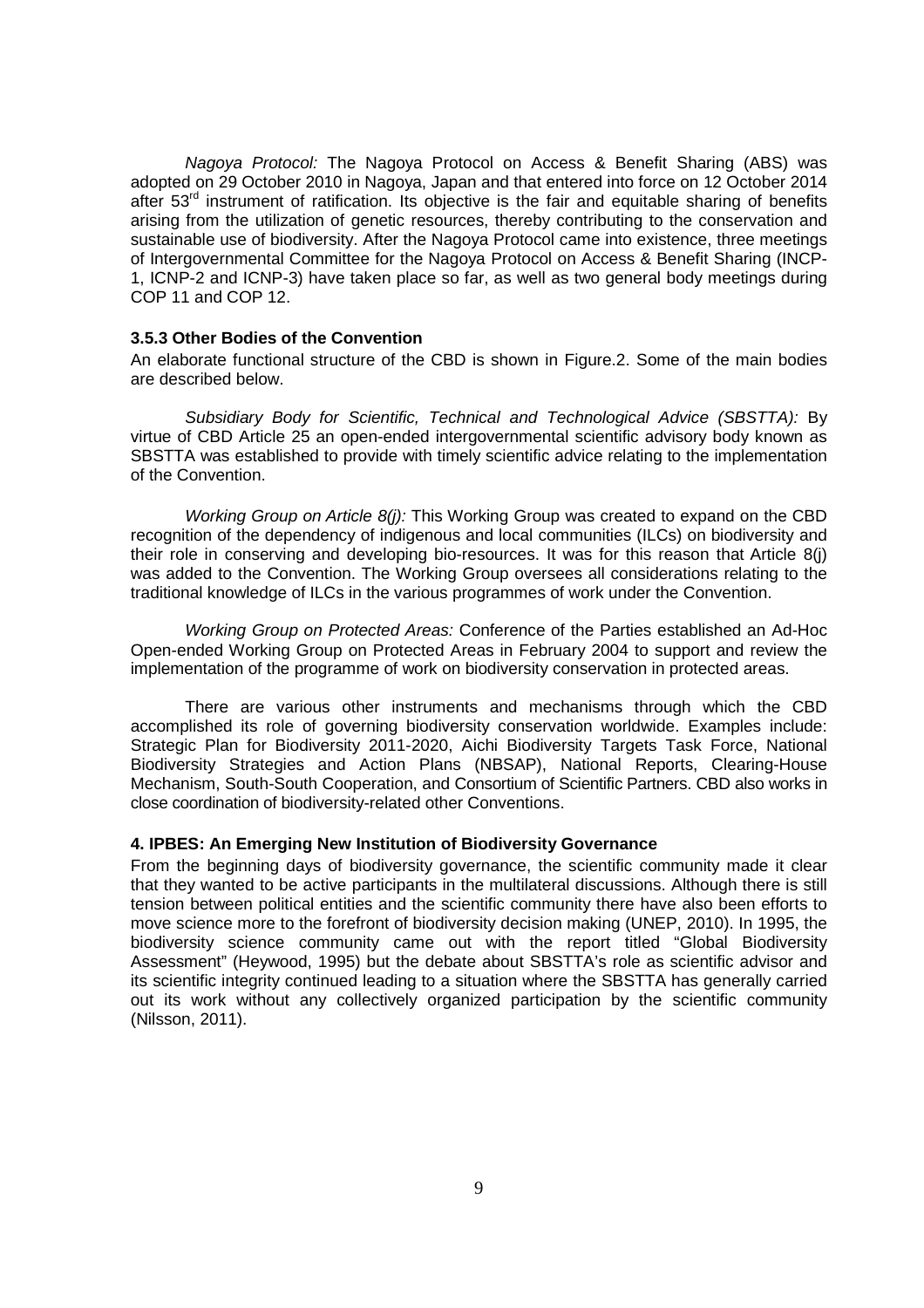

Figure.2: Elaborate Functional Structure of CBD (Adapted from CBD)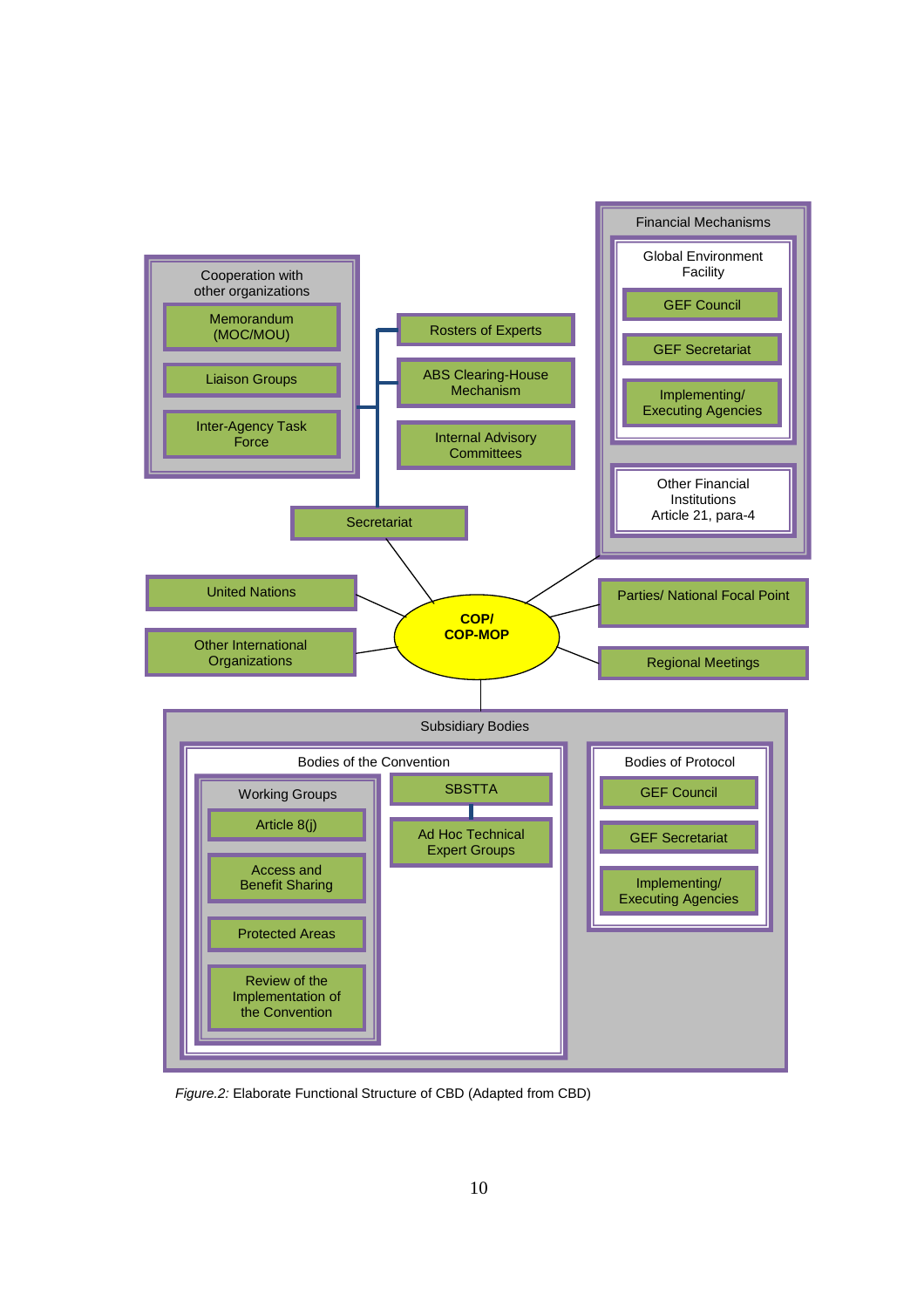During the international conference on biodiversity ("Biodiversity, Science and Governance") held in 2005 in Paris (France), the concept of an international expert panel on biodiversity (described as the "biodiversity's equivalent to the IPCC $4$ ") was developed considerably. For two years consultations were held globally on the International Mechanism of Scientific Expertise on Biodiversity (IMoSEB). In Bonn (Germany) in 2008, the Conference of the Parties (COP9) to the CBD at its ninth meeting voted a resolution in favour of establishing an expert group, known as the Ad-Hoc Intergovernmental and Multi-Stakeholder Meeting on an Intergovernmental Science-Policy Platform on Biodiversity and Ecosystem Services (IPBES). IDDRI<sup>5</sup> assisted in the preparation of the first meeting of this expert group, which was held in Putrajaya (Malaysia) in November 2008. This consultative process revealed the need to conduct an analysis of the current science-policy interface in terms of biodiversity protection. Two more Ad-Hoc Intergovernmental and Multi-Stakeholder Meetings on IPBES were convened, respectively, in Nairobi (Kenya) in October 2009 (IPBES-II) and in Busan (South Korea) in June 2010 (IPBES-III). In particular, IPBES-III delegates eventually adopted the Busan outcome "whereby they agreed that an IPBES should be established, should collaborate with existing initiatives on biodiversity and ecosystem services, and should be scientifically independent" (Monfreda et al., 2010).

On the 21<sup>st</sup> of December 2010, the UN General Assembly adopted a resolution on establishing IPBES<sup>6</sup>. In this resolution, the UN General Assembly invite the Governing Council of the United Nations Environment Programme (UNEP), without prejudice to the final institutional arrangements of the platform, in collaboration with the Secretariat of the CBD, and other relevant international, regional and sub-regional organizations<sup>7</sup>, "...to convene a plenary meeting providing for the full and effective participation of all Member States, in particular representatives from developing countries, to consider modalities and arrangements to fully operationalize the platform at the earliest opportunity". The plenary, which should be the IPBES' decision-making body, is open to participation from all Member States of the United Nations and to regional economic integration organizations. It was also settled that the intergovernmental organizations and other relevant stakeholders should participate in the plenary as observers.

 So far 4 plenary of IPBES have taken place. The first meeting of the Platform's Plenary (IPBES-1) was held in Bonn, Germany from 21 to 26 January 2013, hosted by the Government of Germany. The Second meeting of the Platform's Plenary (IPBES-2) was held in Antalya, Turkey, from 9 to 14 December 2013, hosted by the Government of Turkey. The third session of the Platform's Plenary (IPBES-3) was concluded between 12 and 17 January 2015, in Bonn, Germany. The fourth plenary has been conducted between 22 and 28 February 2016 in Kuala Lumpur (Malaysia). As of today $8$ , the IPBES has 80 government members.

# **5. Implications of New Biodiversity Governance**

According to the UNEP (2013), in order to make IPBES successful, the decision makers need scientifically credible and independent information that takes into account the complex

 $\frac{1}{4}$ Intergovernmental Panel on Climate Change (IPCC)

<sup>5</sup> Institut du Développement Durable et des Relations Internationals (IDDRI)

<sup>6</sup> UNEP press release, Biodiversity year ends on high hope as UN General Assembly backs resolution for an 'IPCC-for Nature', available at:

http://unep.org/Documents.Multilingual/Default.asp?DocumentID=653&ArticleID=6872&l=en  $\overline{7}$ 

Such organizations include: UNESCO, UNDP, FAO

<sup>8</sup> http://www.ipbes.net/about/members, accessed on 2 March 2016.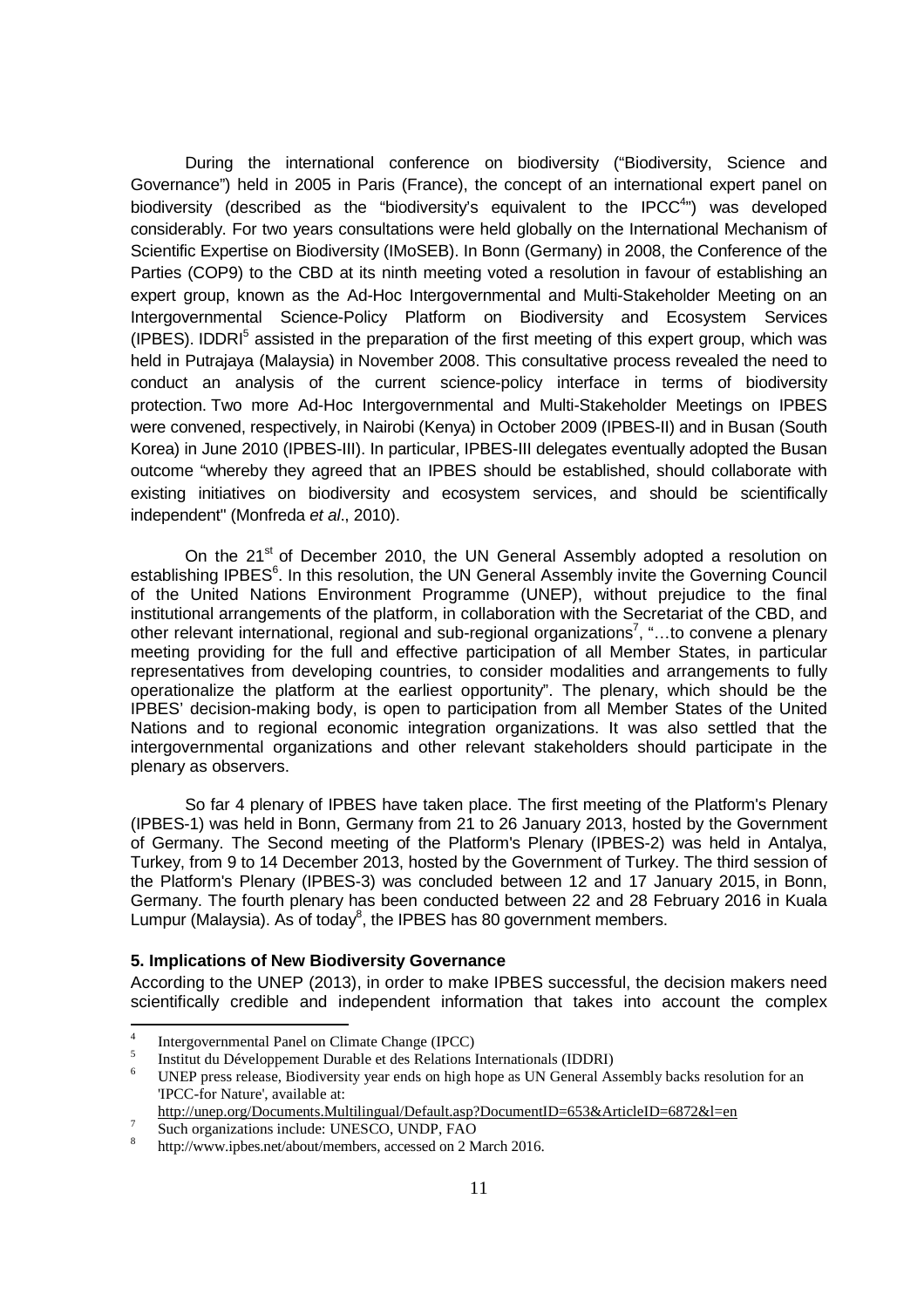relationships between biodiversity, ecosystem services, and people. Accordingly, they also need effective methods to interpret the scientific information in order to make informed decisions. Simultaneously, the scientific community too needs to understand the needs of decision makers better. In essence, the dialogue between the scientific community, governments, and other stakeholders on biodiversity and ecosystem services needs to be strengthened. However, according to Turnhout et al. (2012), the IPBES must draw on a much broader range of knowledge and stakeholders. Currently, IPBES provisional work programme and technical background documents suggest that the platform is aimed to serve as a clearing house that guarantees the global availability of all biodiversity knowledge that has been standardized and scientifically validated. It is believed that this is attractive to elite actors such as natural scientists and national governments, but it excludes many important stakeholders, e.g. indigenous people, businesses, farmers, community partnerships and fisher folks. Moreover, the IPBES has not proposed a single scientific definition of biodiversity. The platform has also not recognized various ways of living with and knowing the nature that human cultures have developed. Thus, it is promoting a predominantly science-based understanding of biodiversity, with ecosystem services taking centre stage. This focus reduces biodiversity to an object of exploitation and runs the risk of bringing it even further into a system of market exchange.

Biodiversity politics have a long and tumultuous history and go beyond the oversimplified preservation versus conservation for sustainable use paradigm. More recently, concerns about intellectual property rights over genetic resources inform to a large extent the ecosystem management and ecosystem services discussions (Nilsson, 2011). Furthermore, a wider range of actors, including NGO's and other international organizations are challenging the scientific model as the only source of credible explanation of how biodiversity works and its importance. Hence, where biodiversity is concerned the scientific community hold a less privileged position than it has had in the climate regime even though the biodiversity science community is much less coherent than the climate modeling community that brought climate change into the policy arena (Worster 1994). Since there are already numbers of competing discourses, it appears unlikely that an organizational change in biodiversity governance would suddenly change the playing field to give science a stronger voice in biodiversity politics. According to Nilsson (2011), this does not imply that the creation of a new body for science policy dialogue is without value. However, the value may rest more in creating an arena for learning in both directions at the science-policy interface than science directly informing policy (Nilsson, 2011). The history of biodiversity governance shows that previous efforts at sciencepolicy dialogues have in fact been important for including broader societal concerns in the discussion of conservation. Not long ago the fourth plenary of IPBES has concluded with the remarks "there will be plenty of opportunities to continue reinforcing IPBES' role as a sciencepolicy interface, but that difficult work is ahead, particularly in making the global assessment relevant at the country level and ensuring that knowledge gaps, including the vast gap on diverse values, are filled" (ENB, 2016).

#### **6. Summary and Conclusion**

The third report of the Global Biodiversity Outlook (GBO3) revealed that the trends in indicators suggest that the state of biodiversity is declining, the pressure upon it is increasing, and the benefits derived by humans from biodiversity are diminishing, all while the responses to addressing its loss are increasing (SCBD, 2010). Poor people in developing countries are particularly vulnerable to the resulting loss in critical ecological services. Barbier (2009) recommends that we re-orient global discussions on institutional strengthening and governance at the UNCSD around the experiences and needs of the local people. Various scholars articulated a range of issues related to governance of biodiversity, ranging from historical perspectives, evolution of the concept, and links to current global discussions on science-policy interface to the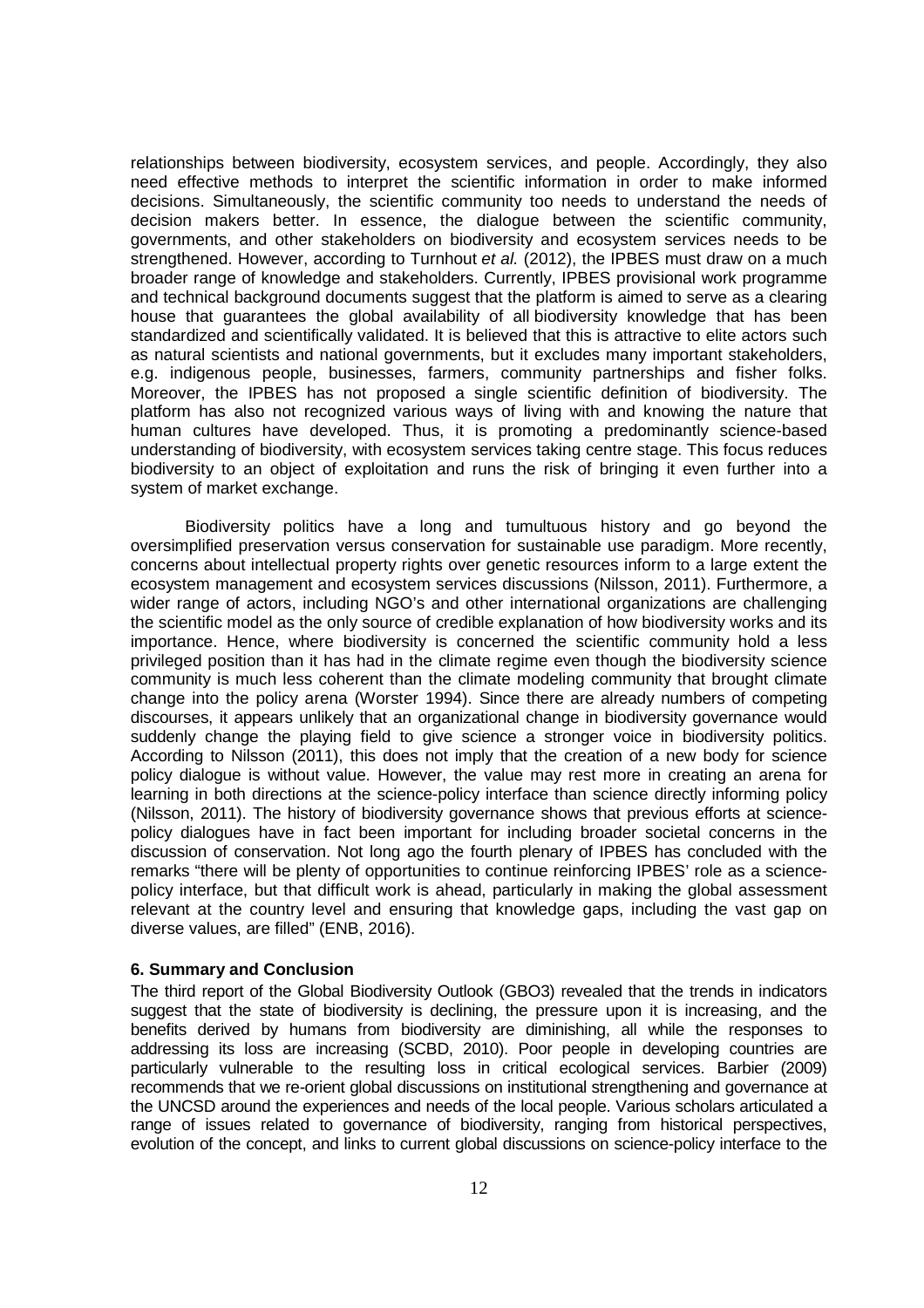role of stakeholders, including business, in biodiversity governance (Nilsson, 2011; Smith, 2009; Koetz et al., 2011; Bled, 2009; Soberson and Sarukhan, 2009). It is recognized that the CBD is the first global agreement that addresses all aspects of biological diversity: genetic resources, species and ecosystems. However, we can observe limited opportunities for local biodiversity managers (i.e. indigenous people and local communities) to participate in international policy, while life science lobbies are quite influential in the processes. The representation of indigenous people and local communities (ILCs) has been limited in international governance (Koutouki, 2010).

Global governance of biodiversity point to the emergence of new science-policy paradigm interconnected with contemporary geopolitical equations. When international politics and state powers have to decide action to take in relation to conserving/utilizing biodiversity, the scientific community backed by western organizations led to the creation of a new global governance institution, IPBES. So, two parallel global institutions exist now: one, the CBD, dominated by governments and geopolitical entities and second, the IPBES, dominated by scientific community with some support from States. Although the latter regime is yet to evolve fully, some conflict between the two regimes cannot be ruled out. In the near future, it would be useful to understand, analyse and characterize the inter-institutional issues on various levels, and to observe how international diplomacy handles and resolves the emerging issues.

# **7. Acknowledgements**

The authors acknowledge the support for language corrections provided by Dr. Valentyna Savchyn, Associate Professor, Faculty of Foreign Languages, Lviv National University of Ukraine.

# **8. References**

- 1. Adams, J. (1992), "The Mainstream Environmental Movement", EPA Journal, 18: 25- 27.
- 2. Aull, G.H., P. Gabbard and J. F. Timmons (1950), "United Nations Scientific Conference on the Conservation and Utilization of Resources", Journal of Farm Economics, 32: 95.
- 3. Barbier, E. B. (2009), "The Global Green New Deal", Report for DTIE-UNEP.
- 4. Bhattacharya, A.K. and Hasrat Arjjumend (2007), "Decentralization in natural resources management: a review with special reference to Madhya Pradesh (India)", in Ajoy Kumar Bhattacharya (ed.) Forestry for the Next Decade: Managing Thrust Areas.New Delhi: Concept Publishing, vol. II Part-III.
- 5. Bhattacharya, S. (2014), "Forest and biodiversity conservation in ancient Indian culture: A review based on old texts and archaeological evidences", International Letters of Social and Humanistic Sciences, 19 (2014): 35-46. Accessed on 25.04.2015: https://www.academia.edu/7348769/Forest\_and\_Biodiversity\_in\_Ancient\_India\_A\_revi ew
- 6. Bled, A. (2009), "Business participation to global biodiversity governance: Challenging theory with empirical data", Revisit de Gestapo Social e Ambient, 3(2):75-91.
- 7. Campbell, T. E. J. (1973), "The Political Meaning of Stockholm: Third World Participation in the Environment Conference Process", Stanford Journal of International Studies, 8: 138-153.
- 8. CBD (1993), Convention on Biological Diversity, UNEP, accessed on 23 December 2010, URL: http://www.cbd.int/history/
- 9. Christoffersen, L. E. (1997), "IUCN: A Bridge-Builder for Nature Conservation", Green Globe Yearbook 1997, 59-69,Norway, Oslo: Fridtjof Nansen Institute.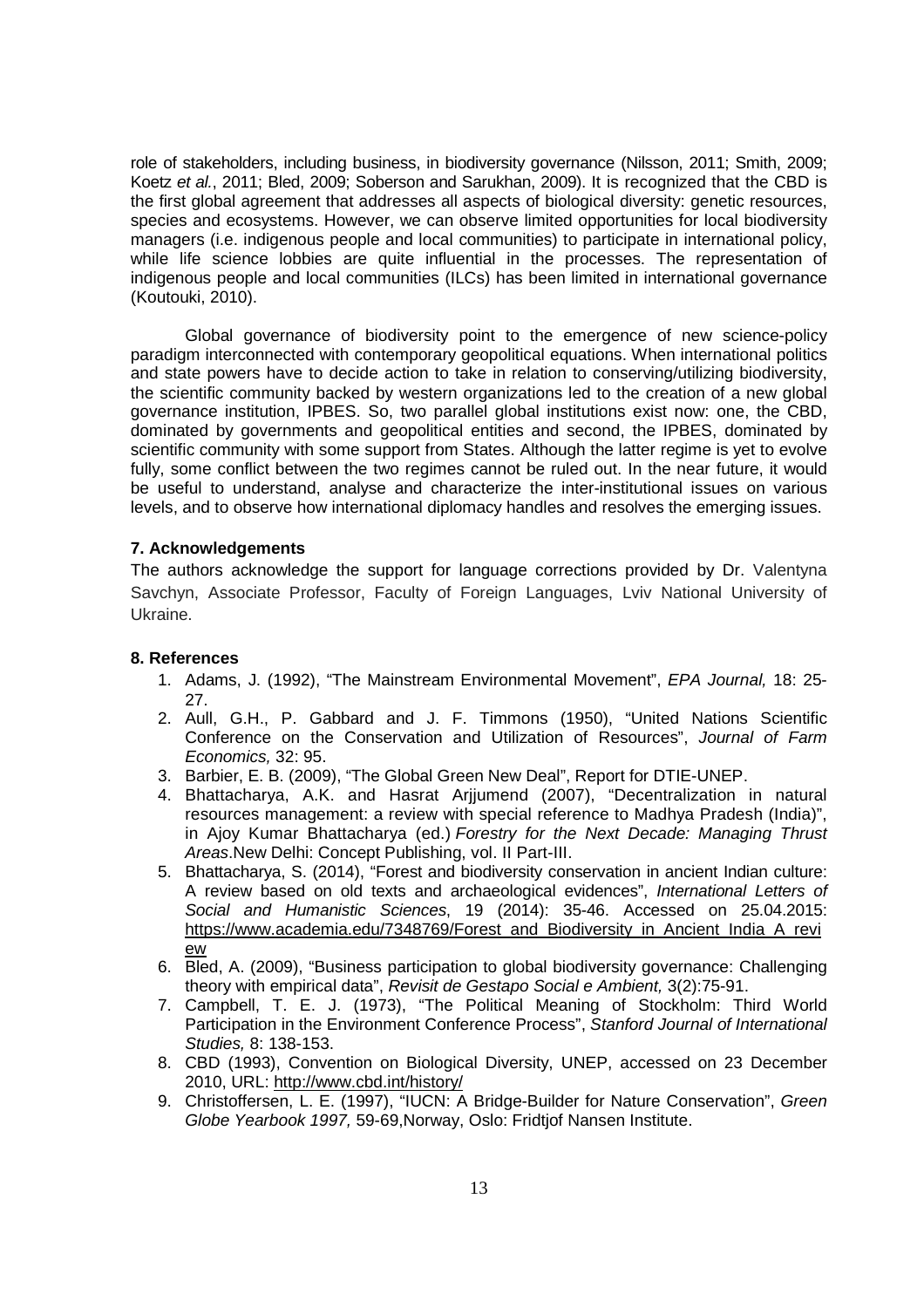- 10. Conwentz, H. (1914), "On National and International Protection of Nature", Journal of Ecology, 2: 109-122.
- 11. Di Castri, F., M. Hadley and J. Damlamian (1981), MAB: The Man and the Biosphere Program as an Evolving System, Ambio, 10: 52-57.
- 12. ENB (2016), Earth Negotiations Bulletin, vol. 31(29), URL: http://www.iisd.ca/download/pdf/enb3129e.pdf, accessed on 2 March 2016.
- 13. Heywood, V.H (1995), The Global Biodiversity Assessment, United Nations Environment Programme and Cambridge University Press, Cambridge.
- 14. Hoel, A.H., A.K. Sydnes and S.A. Ebbin (2005), "Ocean governance and institutional change", in S.A. Ebbin, A.H. Hoel and A.K. Sydnes (eds.) A Sea Change: The Exclusive Economic Zone and Governance Institutions for Living Marine Resources, New York: Springer.
- 15. Koester, Veit (1997), "The Biodiversity Convention Negotiation Process and Some Comments on the Outcome", Environmental Policy and Law, 27: 175-192.
- 16. Koetz, T., K.N. Farrel and P. Bridgewater (2011), "Building better science-policy interfaces for international environmental governance: Assessing potential within the Intergovernmental Platform for Biodiversity and Ecosystem Services (IPBES)", International Environmental Agreement, online publication.
- 17. Koutouki, Konstantia (2010), "A Legal Placebo: The Role of International Patent Law in the Protection of Indigenous Traditional Knowledge of Medicinal Plants" Canadian Intellectual Property Review, Volume 26 no. 1.
- 18. Kupper, P. (2009), "Science and the National Parks: A Transatlantic Perspective on the Interwar Years", Environmental History, 14(58-81).
- 19. Kwa, C. (1987), "Representations of Nature Mediating Between Ecology and Science Policy: The Case of the International Biological Programme", Social Studies of Science, 17: 413-442.
- 20. Linnér, B.O. (2003), "The Return of Malthus. Environmentalism and Post War Population - Resource Crisis", Isle of Harris: White House Press.
- 21. Louafi, S. (2007), "Epistemic Community and International Governance of Biological Diversity: A Reinterpretation of the Role of IUCN", in S. Thoyer and B. Martimor-Asso (eds.) Participation for Sustainability in Trade, p. 111-120, Abingdon, Oxen: Ashgate.
- 22. Malhotra, K.C., Yogesh Gokhale, Sudipto Chatterjee, Sanjiv Srivastava (2007), Sacred Groves in India, New Delhi: Aryan Books International, and Indira Gandhi Rashtriya Manav Sangrahalaya, Bhopal.
- 23. Mayne, J. B. (1947), "FAO The Task", Review of Marketing and Agricultural Economics, 15:12.
- 24. McGormick, J. (1991), Reclaiming Paradise: The Global Environmental Movement, First Midland book edition, Bloomington and Indianapolis: Indiana University Press.
- 25. McGraw, D. M. (2002), "The Biodiversity Convention From Negotiation to Implementation", in P. Le Prestre (ed.) Governing Global Biodiversity: The Evolution and Implementation of the Convention on Biological Diversity, London: Ashgate.
- 26. Monfreda, C., W. Mwangi, T. Rosen and L. Willetts (2010), "Summary Report of the Third Ad-Hoc Intergovernmental and Multi-stakeholder Meeting on an Intergovernmental Science-Policy Interface on Biodiversity and Ecosystem Services (IPBES-III)", International Institute for Sustainable Development (IISD), Final Issue, Volume 158, No. 11, Monday, 14 June 2010, online at http://www.iisd.ca/ymb/biodiv/ipbes3/
- 27. Nilsson, Annika E. (2011), "Framing and Reframing of Biodiversity: Scale Perspectives and their Implication for the Science-policy Dialogue in International Governance", Colorado Conference on Earth System Governance, 17-20 May 2011, Stockholm Environment Institute, Sweden.